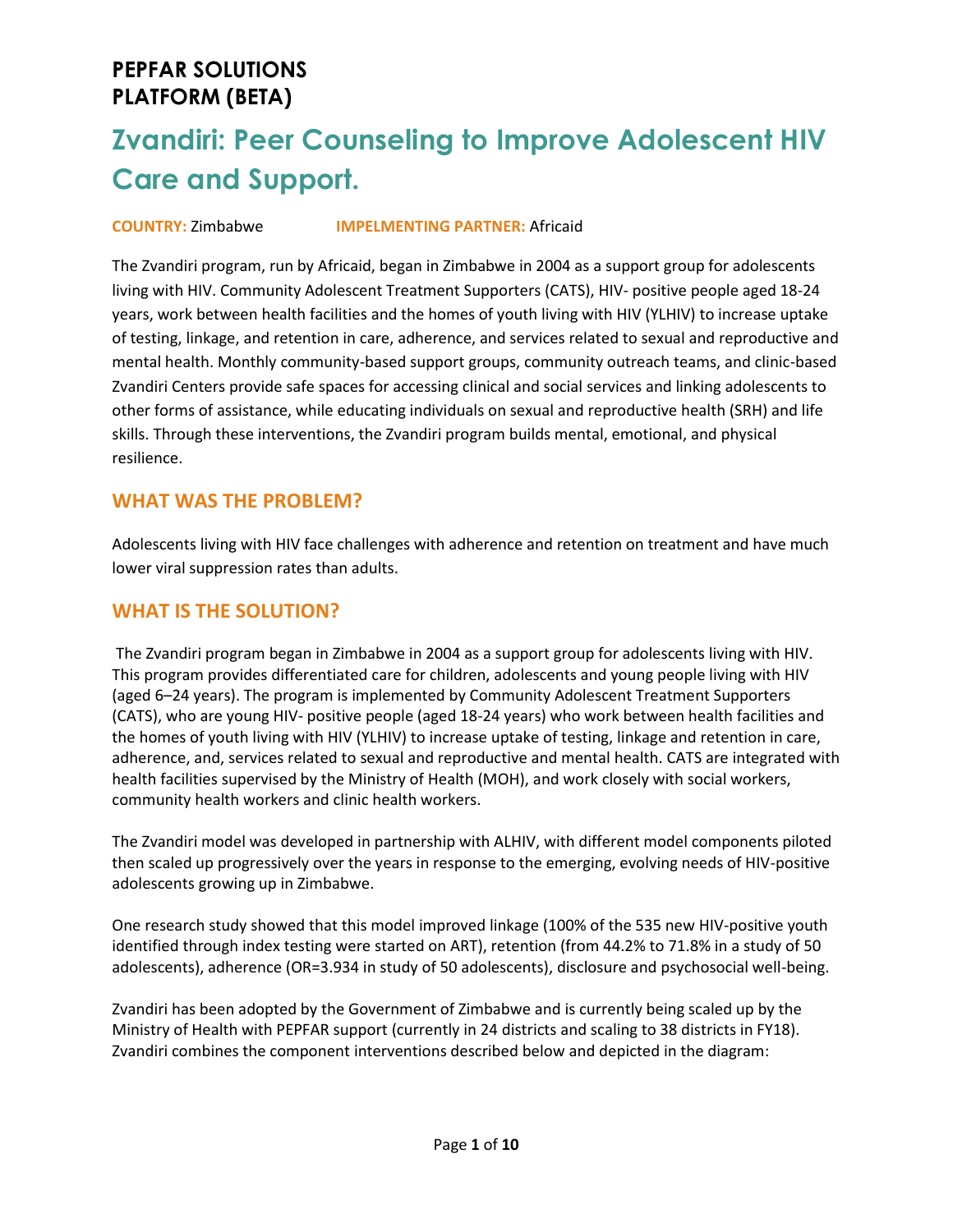

- **1. Monthly community-based support groups --** run by the CATS, support groups provide structured activities intended to build resilience, confidence, and self-esteem, to develop knowledge and skills related to HIV, to promote adherence, and to improve sexual and reproductive health. These groups also provide opportunities for sharing experiences and developing friendships and support networks, and an opportunity for informal review of beneficiaries' well-being. Support groups also include youth and young parents' groups to meet the changing lifestyles of young people with HIV.
- **2. Community Outreach Teams –** multi-disciplinary teams, made up of HIV clinicians, nurses, counselors, social workers, psychologists, and a network of CATS, provide home-based clinical monitoring, counseling, adherence support and ensure retention in care. Teams identify and refer to clinics when patients require laboratory investigations, opportunistic infection (OI) management, and experience adverse events including ARV-related toxicities.
- **3. Clinic-based Zvandiri Centers:** Established in 2013 four clinics in Harare, Zvandiri centers provide an adolescent-focused environment for young people to access HIV and SRH related information, counseling, peer support, life skills training, and recreational activities. Run by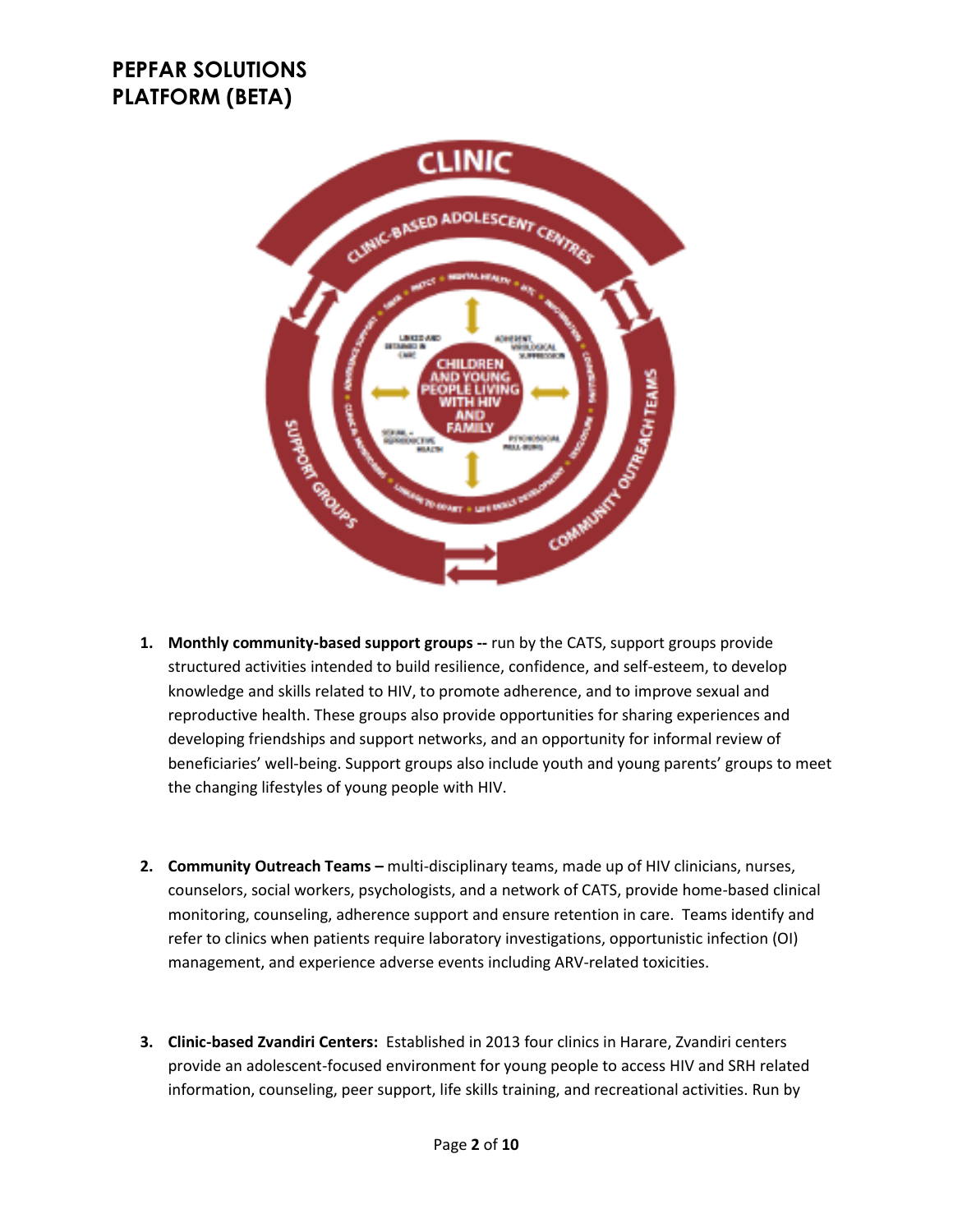trained CATS and supervised by clinic staff, the centers also refer young people to other services including HTC, family planning, STI treatment, PMTCT, mental health, and socio-economic services (e.g., for school fees).

In addition to the above, Zvandiri also includes the following components:

Beginning in 2012, Zvandiri introduced efforts to improve uptake of testing among children and adolescents by advocating and sharing information about the importance of HTS at community gatherings and schools. Counseling and referral to the local clinic are provided and children testing positive are then referred back to Zvandiri by the clinic for post-test support. CATS also identify untested siblings refer them for HTC.

Zvandiri also links with one of the main referral centers in Harare, Newlands Clinic, to support young people in Harare to establish a range of income-generating projects, (e.g., graphic design, painting, etc.). In 2010, Zvandiri began offering training for parents and caregivers based on research findings that suggested they felt ill-equipped to support the children in their care. CATS and Zvandiri staff work with parents and caregivers to increase their understanding of the unique needs and experiences of adolescents in care.

### **WHAT WAS THE IMPACT?**

Findings are available from a small OR study (see below) and will be made available in future from two randomized control trials 1) a cluster randomized trial of the Zvandiri Programme, a multi-component, community-based programme to improve adherence and retention in care among children and adolescents living with HIV in Zimbabwe (MoHCC, CeSSHAR, ViiV Healthcare); and 2) the peer support intervention, which supports HIV-positive adolescents in Zimbabwe to improve HIV care continuum outcomes among adolescents with virological failure (MoHCC, UZCHS, JSI/USAID)

A small operations research study was conducted in Gokwe South, a rural district of northern Zimbabwe. The study sought to measure the effectiveness of a community-based, adolescent-led treatment support and psychosocial intervention in improving: 1) retention in care; 2) adherence; and 3) psychosocial well-being. The study enrolled 50 adolescents on ART receiving standard of care versus 50 receiving standard of care plus CATS. The study found that there was improved adherence from 44.2% at baseline to 71.8% at end line (p-value=0.0087) in those receiving CATS services. In addition, they were 3.9 times more likely to adhere to treatment than the control group (OR=3.934). Overall the study results confirmed programmatic experience. Those in the intervention had improved adherence; CATs helped motivate adherence and increase understanding of medication. The results confirmed the importance of home visits. The impact of the intervention was also felt by caregivers. Youth who had experiences of adherence issues and previous loss to follow up now found CATS links and reminders improved their retention in care. The intervention also showed improvements in psychosocial wellbeing, self-esteem, self-worth and confidence. Limitations of the study included the fact there were no objective measures, and anecdotal evidence of referrals was used.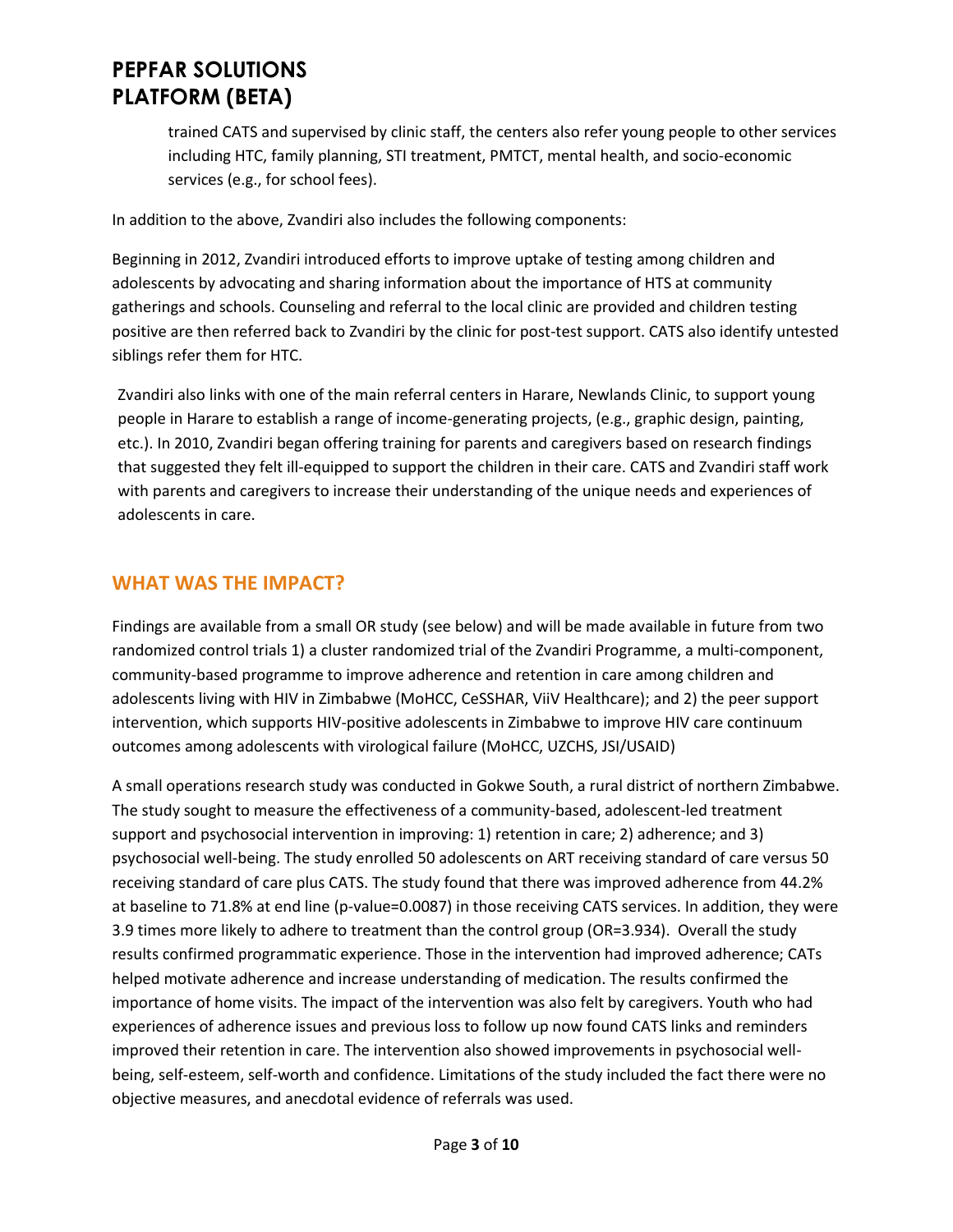PEPFAR monitoring has also shown that as of Q3, Zvandiri achieved the following results:



# Zvandiri results to date

### **HOW DOES IT WORK?**

#### **INDIVIDUAL LEVEL**

The peer component or "CATS" was established in 2009. Young people living with HIV between 17 and 23 years old, coping well with HIV are trained and mentored to become peer counselors. According to project reports --"CATS have experienced and therefore understand many of the issues around illhealth, anxiety, guilt, fear, shame, rejection, depression, and hopelessness. They have also benefited in terms of personal growth and transformation from Zvandiri, and this enables them to support others effectively. Their lived experience makes them particularly credible to others struggling with a new HIV diagnosis or with treatment, and they have a unique value as normative role models. Remuneration of US\$100/per month has enabled individual CATS to further their education and support themselves and family members and has contributed towards 100 percent retention of CATS in the program."

#### **SYSTEMS AND SERVICES LEVEL**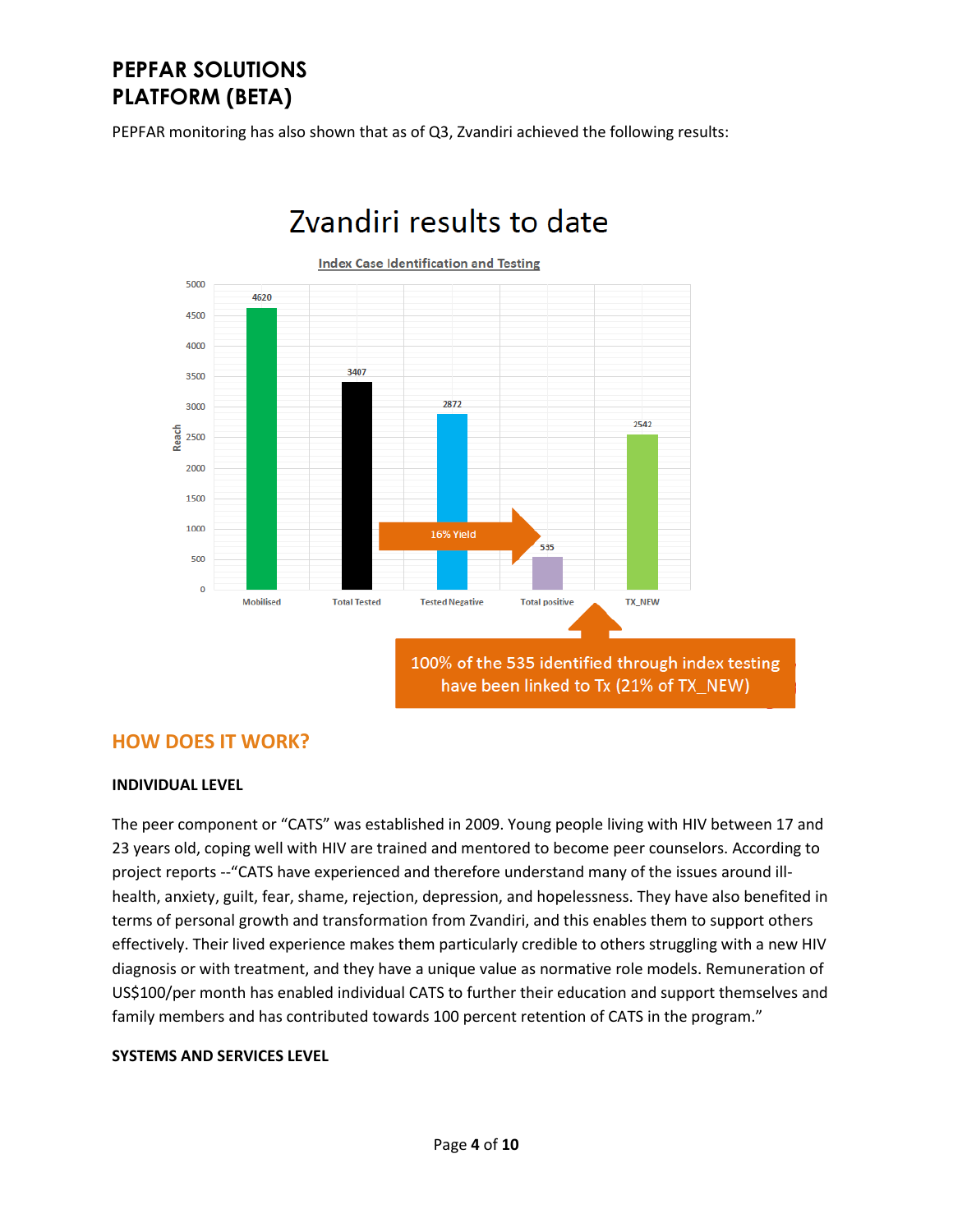Provider discomfort and knowledge gaps are commonly-cited reasons for decreased HIV testing and linkage to ART among children/adolescents. Facility-based CATS work with clinical providers to improve adolescent-friendliness at health facilities, addressing this systems-level challenge.

To provide a comprehensive range of services to adolescents, CATS work across both health and child welfare sectors, collaborating with community case care workers who are responsible for social protection.

#### **PEPFAR OPERATING MODEL**

The interagency team worked to scale-up this model throughout PEPFAR-supported districts by collaborating with existing partners. Africaid was initially a sub-recipient of both CDC and USAID funding; the organization has now become a prime recipient under USAID. With CDC funding, Africaid continues to operate as a sub-grantee, and close collaboration with the prime care/treatment partner has allowed for implementation fidelity. Under both agencies, collaborating with other implementing partners has increased the number of child/adolescent beneficiaries through good coordination of referrals.

Training and Capacity Building efforts included the development of the following materials which have helped to scale the model across Zimbabwe:

- CATS Training and Mentorship Curriculum
- CATS Care and Coordination Guidelines
- Zvandiri Support Group Curriculum
- Zvandiri Caregivers Training Curriculum
- Job aides
- CATS Service Delivery Manual
- Counselling game
- Adolescent-focused mixed media IEC materials including treatment literacy

#### **LOCAL ENVIRONMENT**

This model serves as an illustrative example of patient involvement and empowerment which can easily be extrapolated to adults as well. The training and engagement of expert clients to improve linkage, defaulter tracing, and adherence support among adult PLHIV in the PEPFAR Zimbabwe portfolio is largely modeled after the success of the Zvandiri program. This necessarily includes dialogue and engagement with community groups and networks of PLHIV, to identify gaps in services and strategies for addressing them.

#### **NATIONAL ENVIRONMENT**

CATS training material and service delivery guides were jointly created with the MoHCC. The PEPFAR team also worked with the MoHCC to coordinate training at the national level cascaded to provincial and district levels. Training is conducted by MoHCC and Africaid (NGO) staff and supervision of CATS are under clinic nurses and counsellors from both government and NGOs at community and facility level.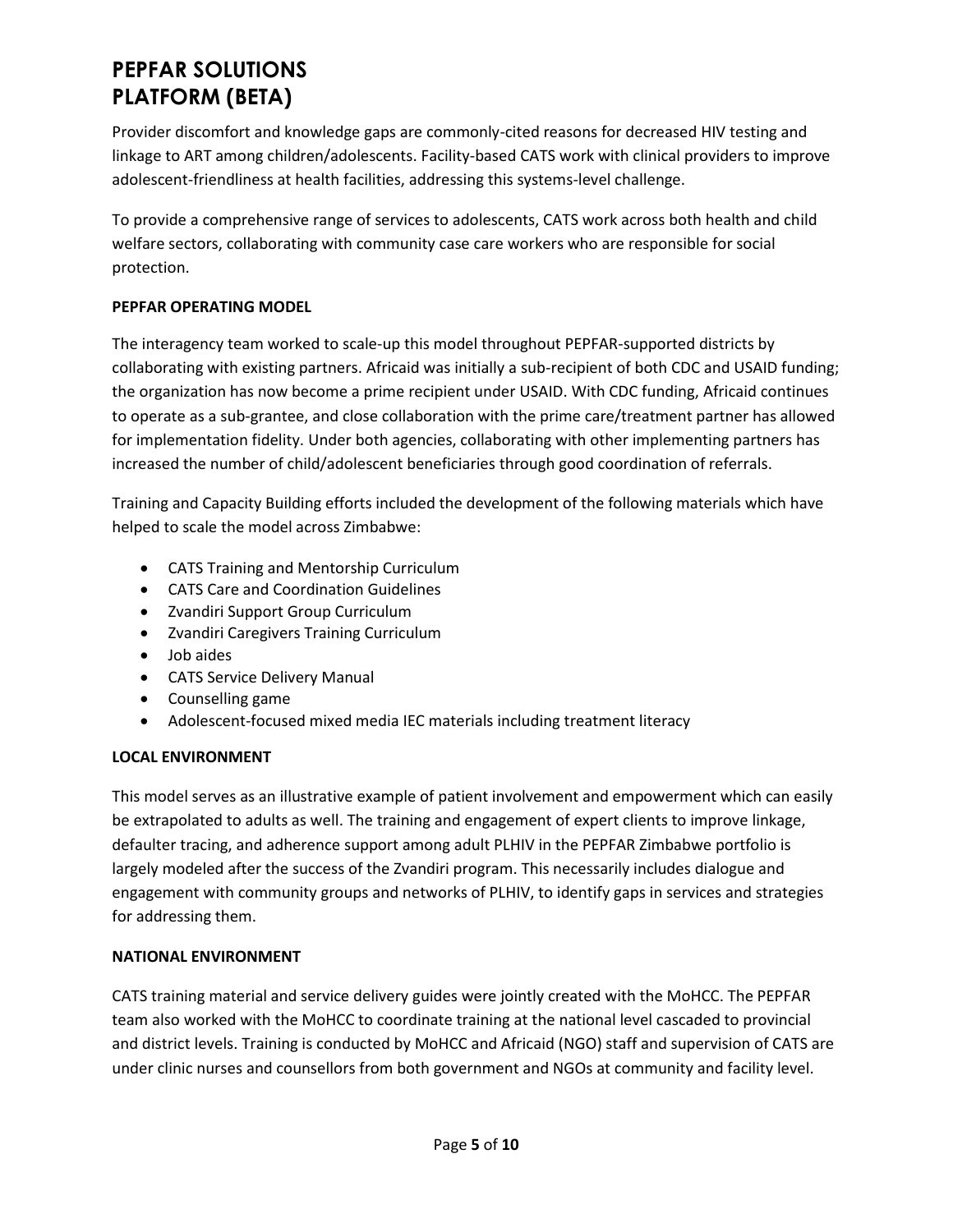Africaid is the lead technical partner to the MoHCC in the training of healthcare workers in the provision of adolescent-friendly HTC services and actively supports the national HTC campaigns, ensuring that adolescents are reached and referred by CATS for post-test support.

The Zvandiri CATS mentors have been incorporated within the national mentorship program. MoHCC leads monthly coordination meetings for planning, reporting and to facilitate supportive supervisions.

With the MoHCC and other stakeholders, PEPFAR supported Zvandiri to develop tools and policy instruments including:

- National guidelines on HTS
- National curriculum on HTS for children and adolescents
- Adolescent sexual and reproductive health strategy and training curriculum
- National Operational Service Delivery Manual
- Treat All Campaign

Based on close work with government and other stakeholders, Zvandiri has been adopted for national scale up by the government of Zimbabwe and has also been recommended for scale up by WHO, UNAIDS, UNICEF and SADC.

#### **SCALABILITY**

Zvandiri is well beyond the pilot stage. PEPFAR plans to support expansion from 24 districts to 38 districts in COP 17. The CATS model has been scaled up under the Accelerated Action Plan for Treatment for Children and Adolescents, and is being implemented by the national MoH. The creation of policies, guidelines, training and supervisory tools (noted in other sections) has facilitated scale up.

CATS are currently given a stipend for attending various training and support sessions, and this is an area that will likely require mobilizing more funding as the effort to scale ramps up. Other challenges noted include the inevitable need to maintain quality while expanding, and the need to ensure CATS remuneration is commensurate with other community cadres.

According to the Zvandiri website, "through the Ministry of Health and Child Care, the CATS model has been adopted in Tanzania, Mozambique and Swaziland. In these countries, Africaid will be offering training and mentorship services to 377 CATS."

*Demand Creation:* CATS actively seek children and adolescents through 'adolescent corners' in clinics and outreach in the community to promote and increase the uptake of HIV testing and Counselling, treatment, care and support.

*Task sharing:* CATS provide a support system for nurses and providers by positioning themselves as a primary contact in clinics and the community for children and adolescents. Through this support system, health care providers can refer children and adolescents to CATS for pre- and posttest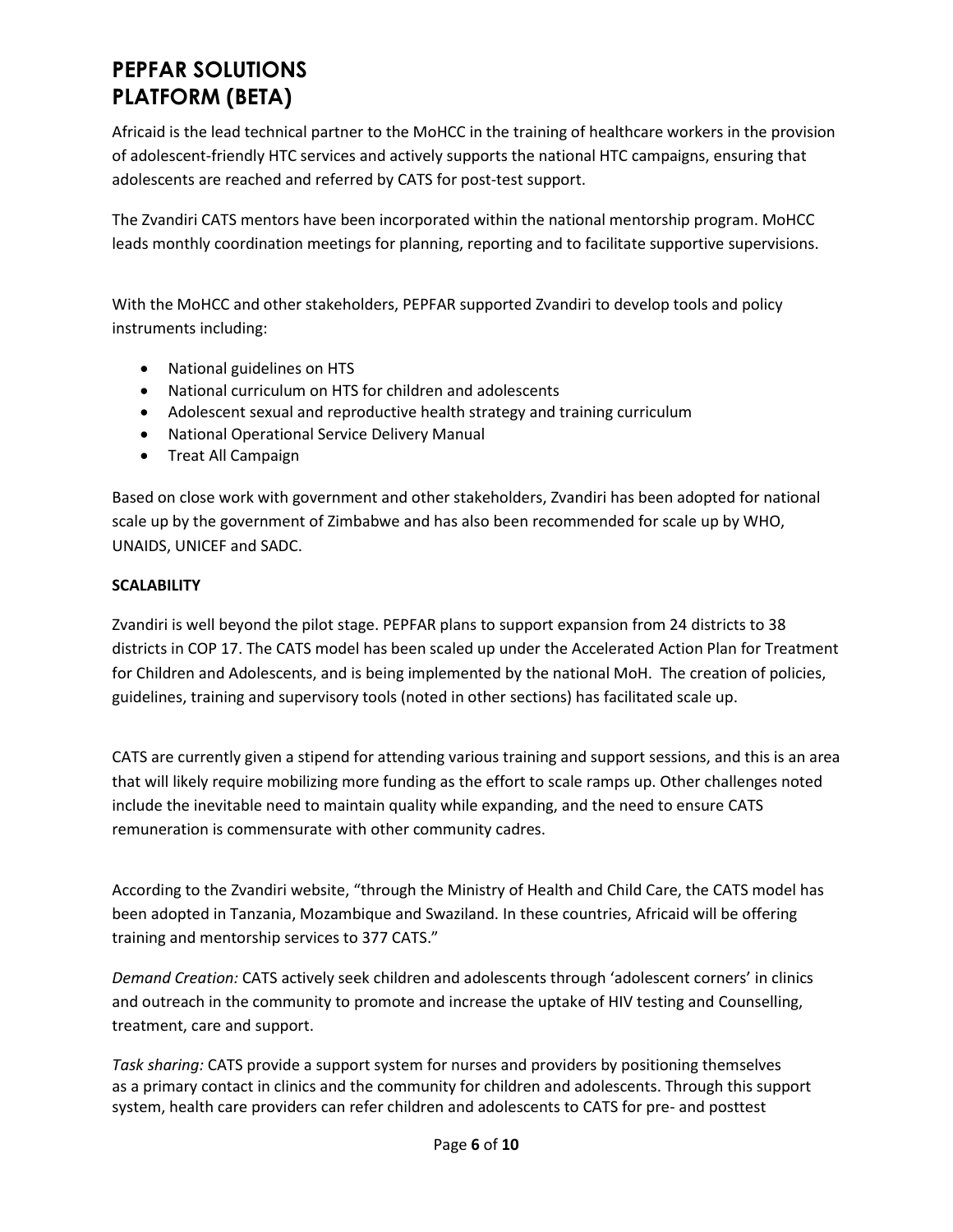counseling, information, disclosure and treatment adherence support. Those young people often then become Zvandiri clients.

*Technology*: The program introduced digital tablets for CATS to use in their client monitoring in 2014. Moving from paper to tablets has provided a significant opportunity for improved reporting, quality control, and data management for adherence and retention. The shift to tablets also promises to improve CATS' technological capacities.

*Technology:* The program introduced digital tablets for CATS to use in their client monitoring in 2014. Moving from paper to tablets has provided a significant opportunity for improved reporting, quality control, and data management for adherence and retention. The shift to tablets also promises to improve CATS' technological capacities.

*Gradual addition of interventions:* Intervention components were added gradually which allowed time to test out new ideas. Formative research helped inform the design of new interventions.

*Stakeholder involvement:* From young people living with HIV to national ministry structures, Africaid involved stakeholders in the design of the program which helped to foster adoption.

Local organizations often develop innovative strategies that are perfectly suited to their respective contexts. Rapidly scaling up these strategies to the national level, however, requires significant capacity building of these organizations. This is particularly true in administrative areas such as financial management and human resources, as well as monitoring and evaluation. National roll-out of this program has required a massive expansion of CATS and district-level Zvandiri mentors: the organization has therefore had to significantly increase its management capacity and strengthen operational systems to ensure that beneficiaries receive the services they need. It should be mentioned that rapid scale-up also runs the risk of prioritizing quantity over quality. The Zvandiri intervention is novel and innovative in catering to the holistic needs of each individual child/adolescent living with HIV. The pressure to grow rapidly and meet targets should never overshadow the need for high quality services, which in the case of at-risk children/adolescents, may include daily text messages, weekly home visits, and caregiver support.

#### **MANAGEMENT & OVERSIGHT**

*PEPFAR Team Involvement:* The Zvandiri model had already been adopted as a best practice by Zimbabwe's Ministry of Health and Child Care, but its reach was very limited and localized. The role of PEPFAR support was to facilitate nationwide scale-up to reach tens of thousands of CLHIV/ALHIV in both urban and rural settings. PEPFAR support has also facilitated Africaid's growing organizational capacity and strengthened the monitoring and evaluation of the intervention.

*Implementing Partner:* Being a local partner receiving small scale funding from various funding partners, AFRICAID's capacity to manage a large PEPFAR grant was severely limited. After identifying this limitation through an organizational assessment, USAID engaged Management Sciences for Health (MSH) to strengthen IP's technical, administrative, policy and financial systems and graduate the IP after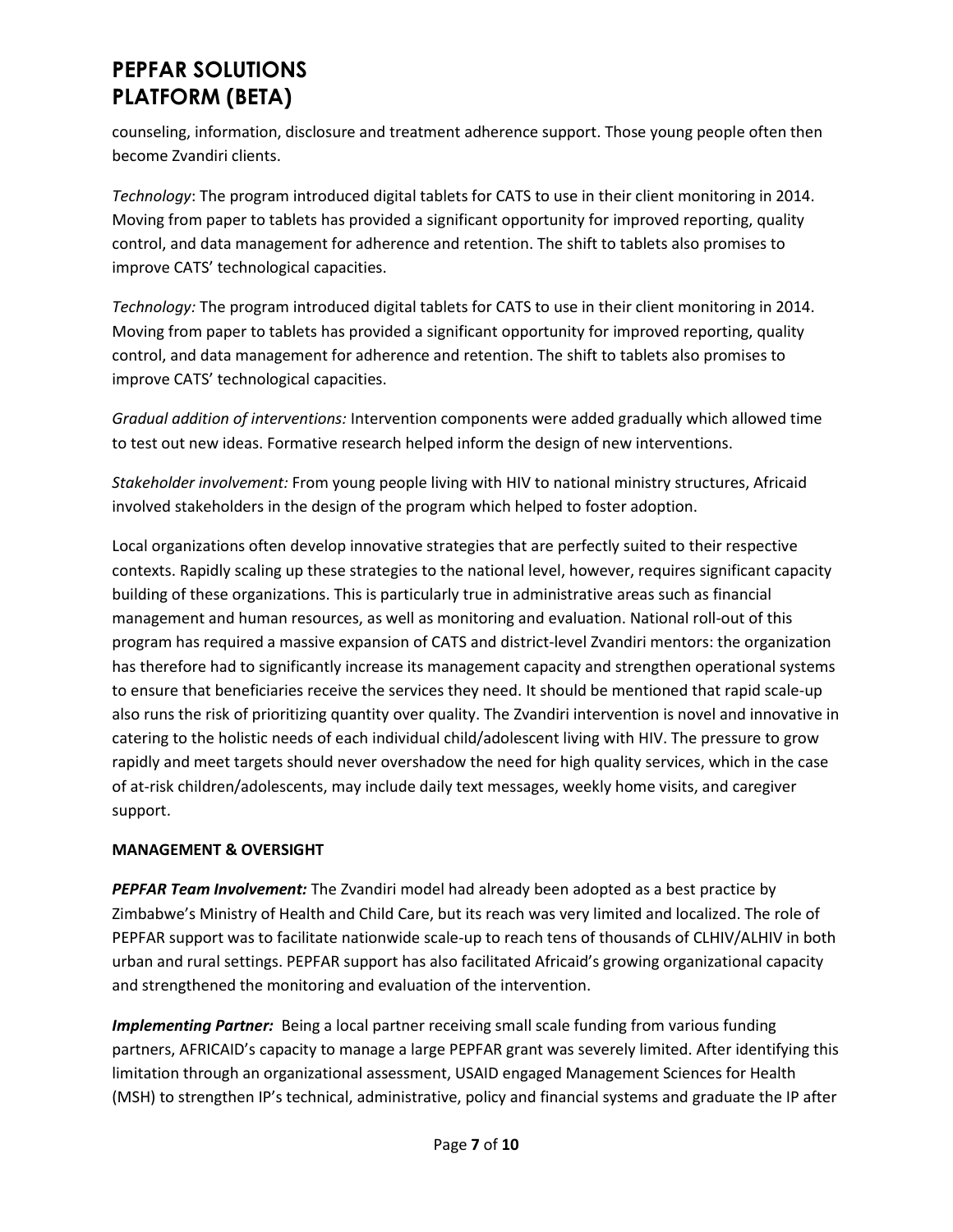two years. This was successfully done and effective May 2017, the IP received its first direct 5-year award from USAID/Zimbabwe. The PEPFAR team (both USAID & CDC through ITECH) worked closely with the IP in providing technical assistance to help better plan its implementation in line with the PEPFAR targeting system, SNU prioritization, 90,90,90 framework and national policies.

Roll out of implementation followed a phased approach starting off with the 36 PEPFAR supported & DREAMS districts. Since this model had already been recognized by the Ministry of Health & Child Care and WHO as a best practice, there was ready support in all the districts for rolling out in health facilities.

Scaling up included increasing the size of technical, support and managerial human capital at IP; training more facility health workers to spearhead the project; procuring vehicles; securing office space at district levels with the support of District Health Teams and training at a rate of 2 Community Adolescent Treatments Supporters (CATS) for each of the 157 facilities in the 51 districts covered to date.

In rolling out this model, the IP took a bold step of making sure that the program is owned by the managing MoHCC District Health Executive (DHE), roles and responsibilities between the IP and MoHCC structures clearly defined, communication lines clearly spelt out, reporting and accountability mechanisms established and agreed upon, involvement of CATS as key stakeholders at the DHE assured and communities were placed at the centre of facilitating recruitment of the CATS for maximization of support and ownership. In Zimbabwe, as is true elsewhere in Africa, we say "it takes a village to raise a child" and therefore the same concept is used when it comes to supporting the CATS at the community and health facility levels.

*Monitoring:* Africaid has an approved M&E framework which provides a structure for the collection of data to determine the inputs that Zvandiri programme will require in order to implement the activities to yield the required outputs, outcomes as well as the impact that the Zvandiri programme intends to achieve. Through this framework, the programme results at all levels (impact, outcome, output, activity and input) are measured to provide the basis for accountability and informed decision-making at programme level. The M&E framework is a living document, which guides Africaid program and management staff track implementation and feedback into the system. All outcomes are entered into customized DHIS 2 database from which reports on various indicators are generated to inform decision making.

#### **CATS-led data collection**

- Schedule of support (services required and received)
- Index case finding tools
- Home Visit Records
- Support Group Registers
- Referral tools
- Zvandiri mobile database application (real time CATS-led data collection)

#### **Indicators for PEPFAR**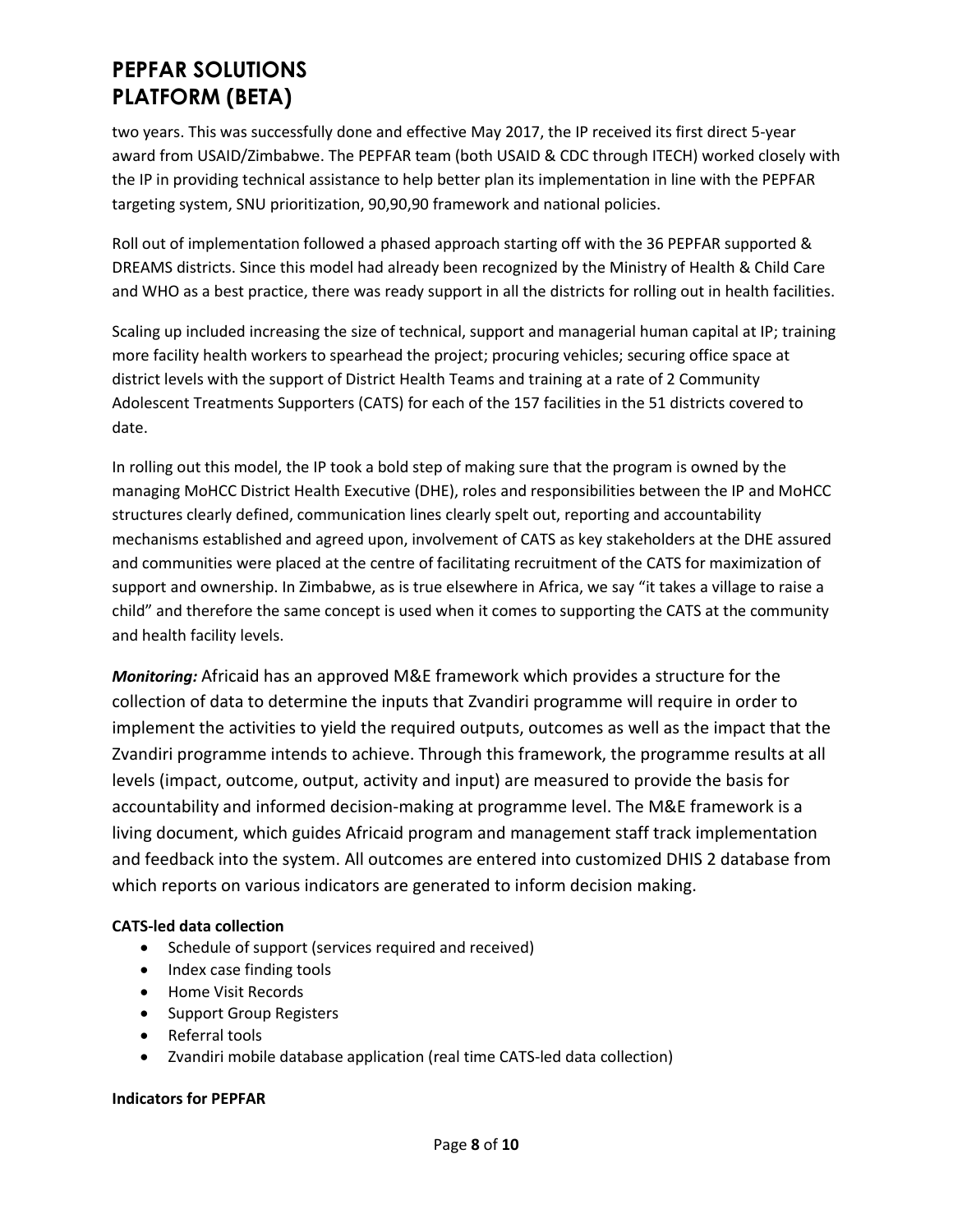| HTS TST | CS COMM | <b>OVC SERV</b> |
|---------|---------|-----------------|
| TX NEW  | HTS ST  | TX PVLS         |
| TX CURR | TX RET  |                 |

*IM management:* Scale up of the Zvandiri model was incorporated into Zimbabwe's COP 16 plan through the Game Changer initiative. There were no significant challenges from the CDC side; because of the delays inherent in competing a new award, the decision was made to arrange a sub-agreement with CDC's main care/treatment partner. The implementation model is unchanged, and the subagreement ensured that administrative costs were trivial, thereby maximizing cost efficiency.

USAID has a direct Cooperative Agreement with AFRICAID after having had the IP supported to by MSH to increase its capacity to receive USG funding. This was before PEPFAR decided to fund Zvandiri for the Game Changer initiative. USAID waived competitive grant award processes using the uniqueness of the Zvandiri model in serving the interests of a hitherto overlooked/neglected population of children living with HIV as justification.

*Communications and feed-back loops:* USAID manages AFRICAID as a direct awardee complete with target based AWP, Work plan Monitoring Framework and a dedicated Agreement Officer's Representative (Award manager) who provides both technical and program management oversight to the IP. As part of managing the IP, USAID's AOR conducts monthly progress meetings with the IP and an elaborate reporting system. USAID maintains an open-door policy with IPs where the latter is considered a partner who comes to the table with the skills and technical ability in their area of expertise whilst USAID brings forth the funding and technical direction. This has helped to create mutually beneficial relationships and smooth communication loops.

#### **BUDGET**

 $\overline{\phantom{a}}$ 

*Cost of innovative solution:* In 2014, Zvandiri's CATS program in Harare cost \$52.39 per patient, per year (PPPY) and provincial programs cost \$68.18 PPPY. In Harare, CATS are compensated with a stipend of \$100/month; in the provinces, CATS work as volunteers without compensation. The main costs of the program are related to personnel (supervisory/administrative).

"Although the Zvandiri model in its entirety has not yet been costed, the CATS intervention has recently been costed by the Clinton Health Access Initiative, as follows, with costs being calculated per patient per year (PPPY):"<sup>1</sup>

<sup>1</sup> *Source: Pangea and Clinton Health Access Initiative 2015*